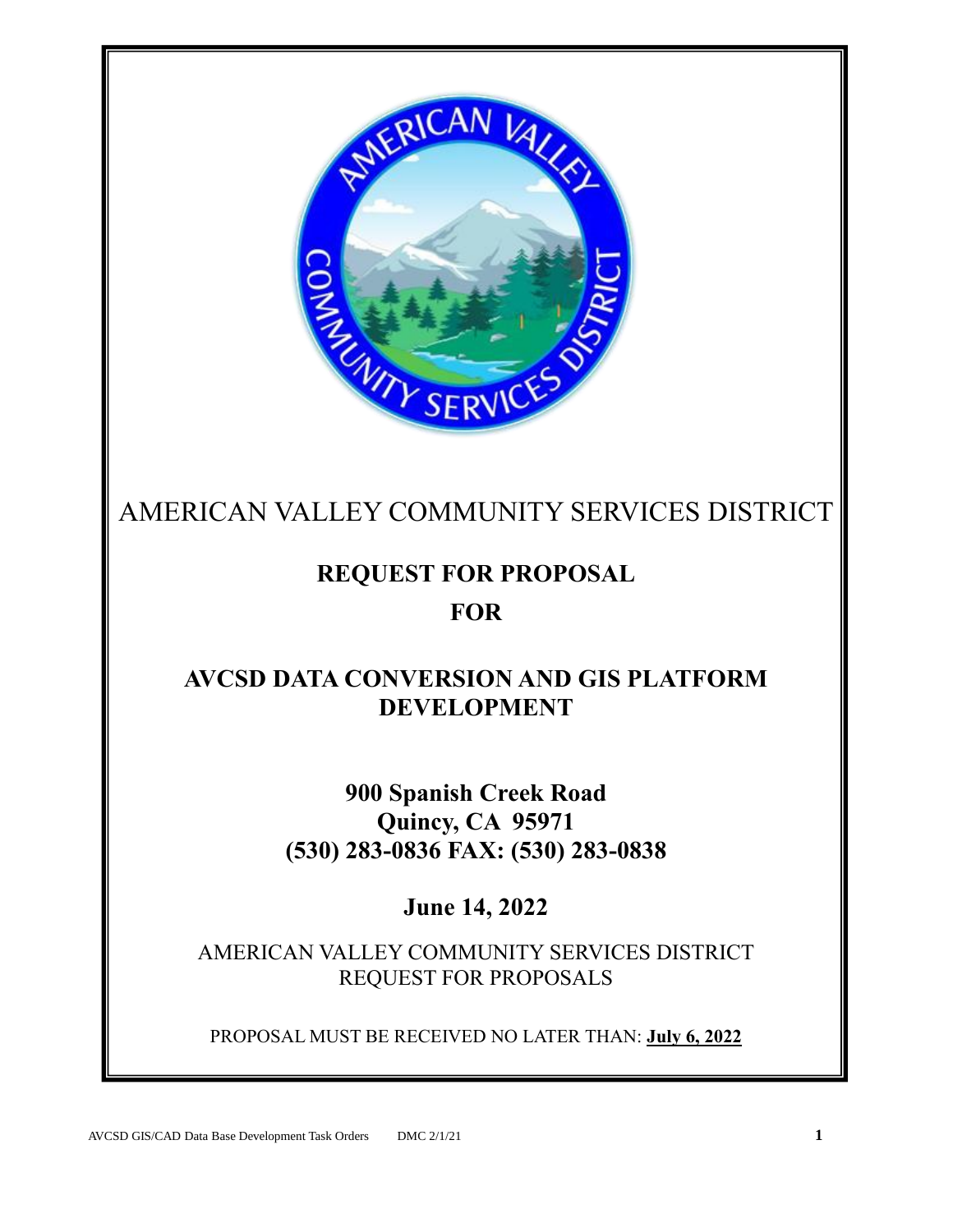### **Purpose and Background**

In this Request for Proposals ("RFP), the American Valley Community Services District ("AVCSD") is soliciting proposals from qualified candidate to provide Data Conversion and GIS Platform Development services ("Services") for the Mapping Project ("Project").

The District reserves the right to award the Services to a single firm, to award portions of the Services to more than one firm, or to not award any portion of the Services to any firm.

### **Scope of Services**

The Services include, but are not limited to the following tasks:

#### **Task 2-AVCSD Master GIS Database**

- Merge east zone/west zone data files into a common database.
- Review the common database for consistency and accuracy. Add or remove attributes as needed (ex: west zone collection project). Create a common attribute identification system for the master database.
- Cross check the master database to the most current as-built plats.
- Develop data driven pages and submit them to AVCSD for review and revision as necessary.
- Submit data driven pages to AVCSD for review, and revise as identified.
- Create geospatial print files for each data driven page.
- Build a multi-page print file map book with title page, overview map and data driven pages.

## **Task 3-Re-establish Geospatial Platform For AVCSD**

- Coordinate re-licensing procedures through ESRI for desktop ArcGis Pro, as well as ArcGis online and cloud-based data management.
- Upload finalized master GIS database files to AVCSD ArcGis on-line platform.
- Develop a field-based data system for tablet/mobile devices using ArcGis Field Maps, Avenza or similar applications.
- Provide AVCSD personnel with base line training on access and use of the GIS database using ArcGis Desktop as well as ArcGis online.

#### **Task 4-Coordinate, Manage and Maintain GIS Database**

- Continue database management and training as needed.
- Update and refine information and technology when necessary.
- Act as GIS specialist for AVCSD.

All plans, specifications, designs, and graphics prepared under the terms of the Agreement with the District shall be delivered to the District and shall be the property of the District.

#### **Fee Schedule & Proposal**

Please provide a proposal ("Proposal") setting forth the following:

- Any comments or objections to the form of agreement attached to this RFQ ("Form of Agreement") **PLEASE NOTE: The District will not consider any substantive changes to the Form of Agreement if they are not submitted at or before this time.**
- A narrative setting forth the proposed scope of work.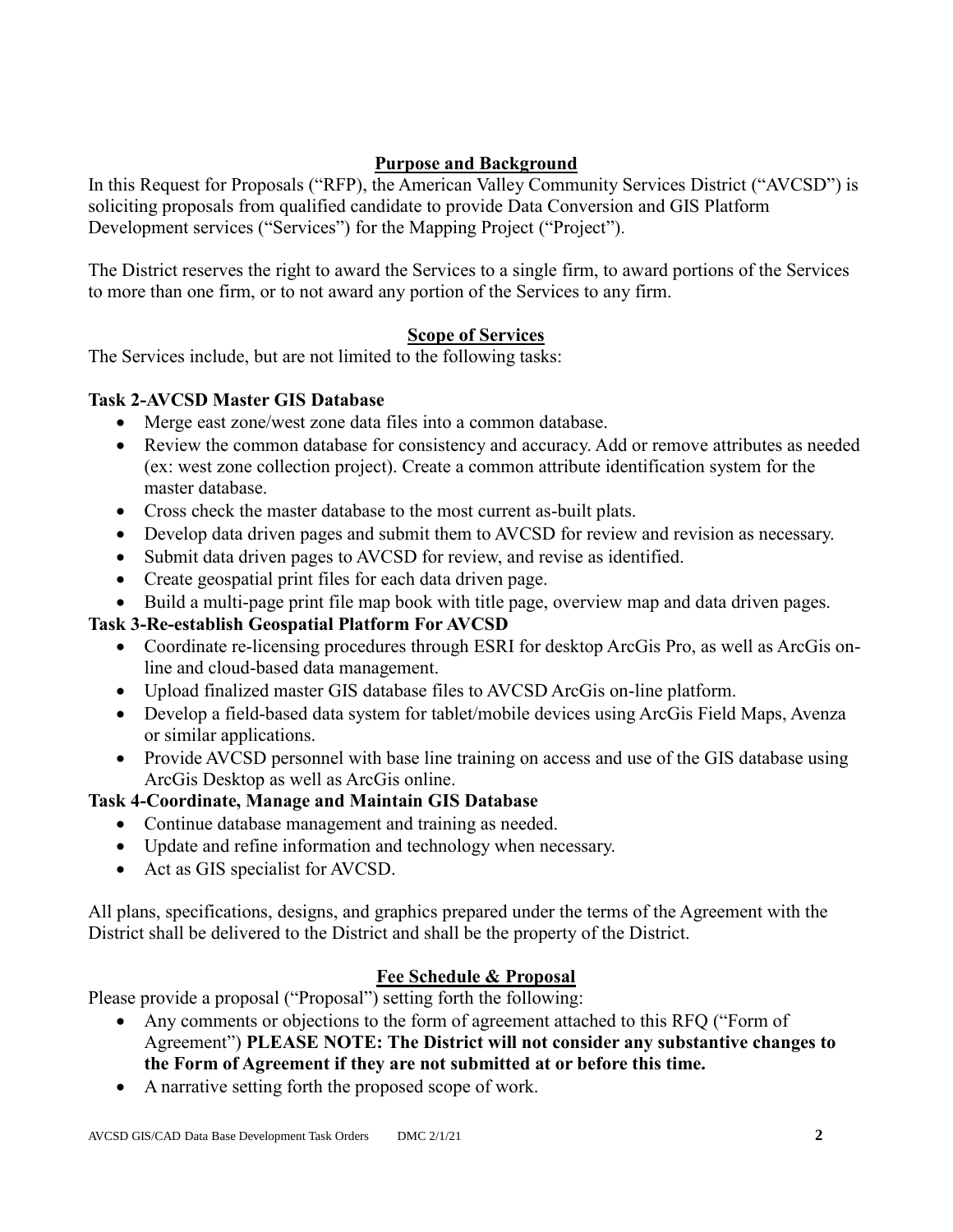- A proposed not to exceed total compensation amount broken down into phases, as well as a hourly fee schedule pursuant to which total compensation is to be computed.
- All costs, expenses, or other charges that firm would charge the District in addition to your firm's fee.

#### **Schedule**

| <b>EVENT</b>           | DATE/TIME                   |
|------------------------|-----------------------------|
| Deadline for Questions | June 30, $2022 - 5:00$ p.m. |
| Due Date for Proposals | July 6, $2022 - 5:00$ p.m.  |

#### **Proposal Submittal**

One (1) original and one (1) electronic copy of a written proposal must be delivered by July 6, 2022 to:

Katie Nunn, Business Manager American Valley Community Services District 900 Spanish Creek Road Quincy, CA. 95971 Email: [katie@americanvalleycsd.com](mailto:katie@americanvalleycsd.com) Phone: (530) 283-0836

Any/all questions shall be submitted to the District in writing to  $katic@americanvalleysed.com$ .

**Please submit your Proposal to the District at 900 Spanish Creek Road, Quincy, CA. 95971. By 5:00 p.m., July 6, 2022.** Proposals received after this time and date may be returned unopened. Postmarks will not be accepted as proof of receipt.

Proposers assume the risk of the method of delivery chosen. The District assumes no responsibility for delays caused by any delivery service.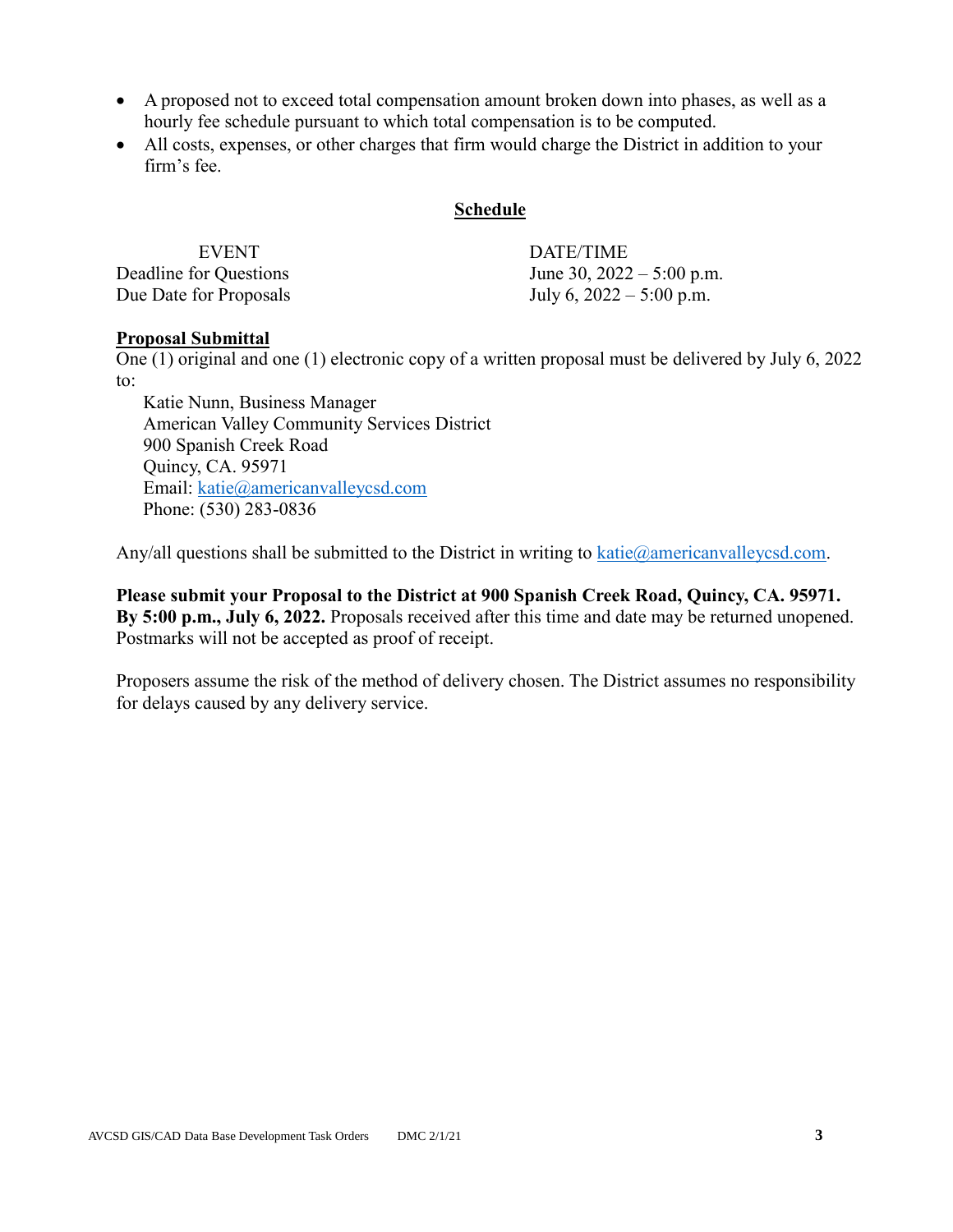Attachment I Form of Agreement

[INSERT DATE]

[INSERT NAME] [INSERT ADDRESS] [INSERT CITY, STATE ZIP]

Dear [INSERT NAME]:

#### Letter Agreement for **[Insert Type of Services]**

This letter shall be our Agreement ("Letter Agreement") regarding the **[INSERT TYPE OF SERVICES**] described below ("Services") to be provided by **[INSERT NAME OF PERSON OR FIRM AND INDICATE IF IT IS** A CORPORATION, PARTNERSHIP, SOLE PROPRIETORSHIP OR OTHER LEGAL ENTITY] ("Consultant") as an independent contractor to the American Valley Community Services District (the "District") for the District's **[INSERT NAME OF PROJECT]** ("Project"). Consultant is retained as independent contractor and is not an employee of the District. District and Consultant are sometimes referred to herein as "Party" or "Parties."

The Services to be provided include the following: **[INSERT DETAILED DESCRIPTION OF SERVICES - IF THE** CONSULTANT HAS A SEPARATE SCOPE OF SERVICES DOCUMENT, MAKE SURE IT IS CONSISTENT WITH THE LANGUAGE IN THIS LETTER AGREEMENT, MARK IT AS EXHIBIT "A", ATTACH IT AND REPLACE THIS PARAGRAPH WITH THE FOLLOWING: The Services to be provided are more particularly described in the Scope of Services attached hereto as Exhibit "A" and are incorporated herein by reference. Services on the Project shall begin immediately and shall be completed by [INSERT DATE], unless extended by the District in writing.

Consultant shall perform all Services under this Letter Agreement in a skillful and competent manner, consistent with the standards generally recognized as being employed by professionals in the same discipline in the State of California, and consistent with all applicable laws. Consultant represents that it, its employees and subcontractors have all licenses, permits, qualifications and approvals of whatever nature that are legally required to perform the Services, including any required business license, and that such licenses and approvals shall be maintained throughout the term of this Letter Agreement.

Consultant has represented to the District that certain key personnel will perform and coordinate the Services under this Letter Agreement. Should one or more of such personnel become unavailable, Consultant may substitute other personnel of equal competence upon written approval of the District. In the event that the District and Consultant cannot agree as to the substitution of key personnel, the District shall be entitled to terminate this Letter Agreement for cause. The key personnel for performance of this Letter Agreement are as follows: **[INSERT NAMES]** 

Compensation shall be based on the actual amount of time spent in adequately performing the Services, and shall be billed at the hourly rate(s) of  $\frac{1}{2}$  [INSERT RATES FOR EACH TYPE OF EMPLOYEE TO BE USED, OR IF THE CONSULTANT HAS A RATE SHEET, MARK IT AS EXHIBIT " \_\_\_ " AND ATTACH IT, AND REPLACE THIS SENTENCE WITH THE FOLLOWING: Compensation shall be based on the actual amount of time spend in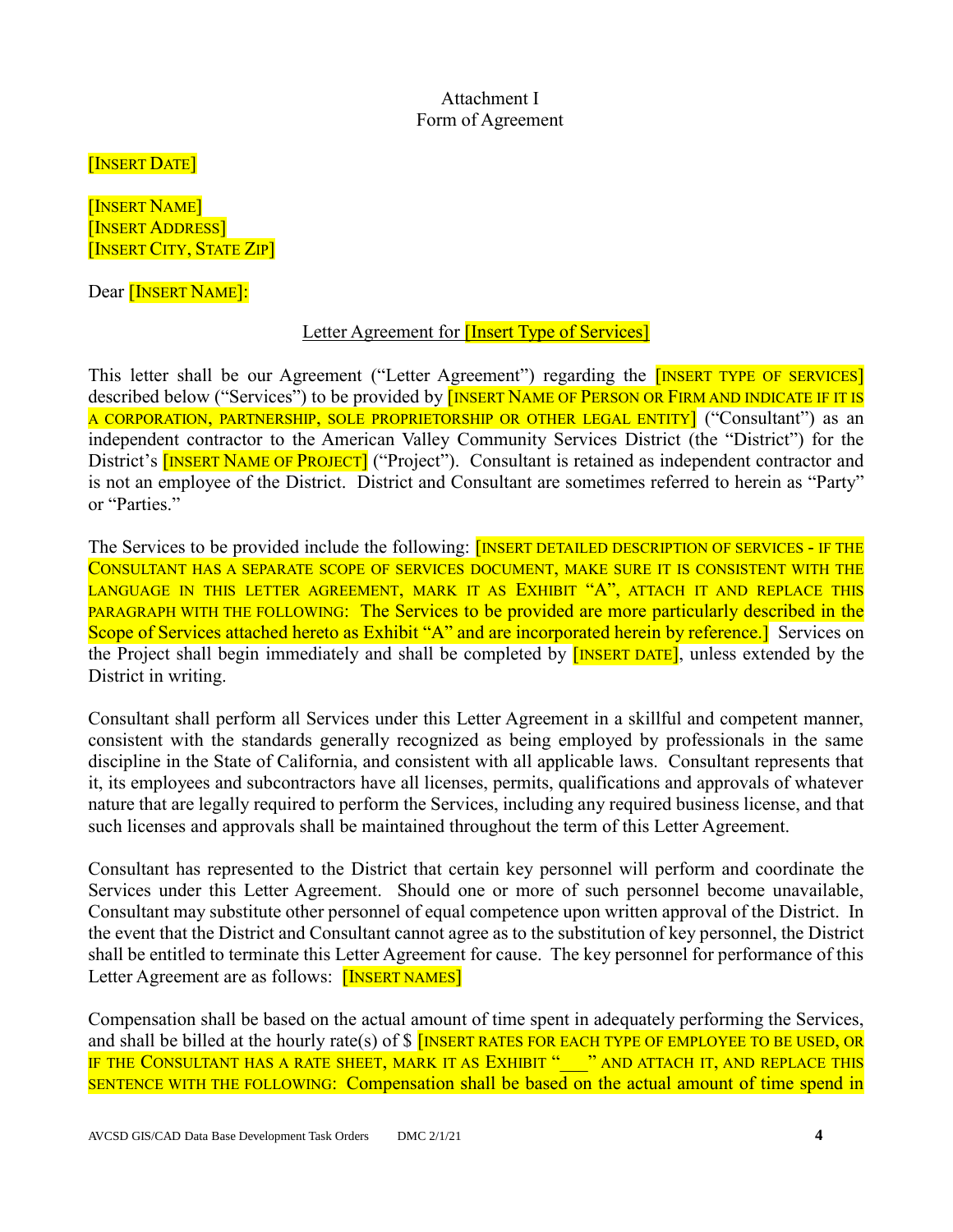adequately performing the Services and shall be billed at the hourly rate(s) described in the Consultant's rate sheet, attached hereto as Exhibit "\_\_\_" and incorporated herein by reference]. The total compensation shall not exceed  $\[\delta\]$ INSERT DOLLAR AMOUNT<sup>]</sup> without written approval of the **[INSERT** POSITION/TITLE OF DEPARTMENT HEAD, OR DISTRICT MANAGER]. Consultant's invoices shall include a detailed description of the Services performed. Invoices shall be submitted to the District on a monthly basis as performance of the Services progresses. The District shall review and pay the approved charges on such invoices in a timely manner.

Consultant is aware of the requirements of California Labor Code Section 1720, et seq., and 1770, et seq., as well as California Code of Regulations, Title 8, Section 16000, et seq., ("Prevailing Wage Laws"), which require the payment of prevailing wage rates and the performance of other requirements on "public works" and "maintenance" projects. [INSERT "IF" OR "SINCE" AS APPLICABLE] the Services are being performed as part of an applicable "public works" or "maintenance" project, as defined by the Prevailing Wage Laws, and [INSERT "IF" OR "SINCE" AS APPLICABLE] the total compensation is \$1,000 or more, Consultant agrees to fully comply with such Prevailing Wage Laws. District shall provide Consultant with a copy of the prevailing rates of per diem wages in effect at the commencement of this Letter Agreement. Consultant shall make copies of the prevailing rates of per diem wages for each craft, classification or type of worker needed to execute the Services available to interested parties upon request, and shall post copies at the Consultant's principal place of business and at the project site. Consultant shall defend, indemnify and hold the District, its officials, officers, employees and agents free and harmless from any claim or liability arising out of any failure or alleged failure to comply with the Prevailing Wage Laws. It shall be mandatory upon the Consultant and all subconsultants to comply with all California Labor Code provisions, which include but are not limited to prevailing wages (Labor Code Sections 1771, 1774 and 1775), employment of apprentices (Labor Code Section 1777.5), certified payroll records (Labor Code Sections 1771.4 and 1776), hours of labor (Labor Code Sections 1813 and 1815) and debarment of contractors and subcontractors (Labor Code Sections 1777.1). The requirement to submit certified payroll records directly to the Labor Commissioner under Labor Code section 1771.4 shall not apply to work performed on a public works project that is exempt pursuant to the small project exemption specified in Labor Code Section 1771.4.

[INSERT "IF" OR "SINCE" AS APPLICABLE] the Services are being performed as part of an applicable "public works" or "maintenance" project, then pursuant to Labor Code Sections 1725.5 and 1771.1, the Consultant and all subconsultants performing such Services must be registered with the Department of Industrial Relations. Consultant shall maintain registration for the duration of the Project and require the same of any subconsultants, as applicable. Notwithstanding the foregoing, the contractor registration requirements mandated by Labor Code Sections 1725.5 and 1771.1 shall not apply to work performed on a public works project that is exempt pursuant to the small project exemption specified in Labor Code Sections 1725.5 and 1771.1.

This Project may also be subject to compliance monitoring and enforcement by the Department of Industrial Relations. It shall be Consultant's sole responsibility to comply with all applicable registration and labor compliance requirements. Any stop orders issued by the Department of Industrial Relations against Consultant or any subcontractor that affect Consultant's performance of services, including any delay, shall be Consultant's sole responsibility. Any delay arising out of or resulting from such stop orders shall be considered Consultant caused delay and shall not be compensable by the District. Consultant shall defend, indemnify and hold the District, its officials, officers, employees and agents free and harmless from any claim or liability arising out of stop orders issued by the Department of Industrial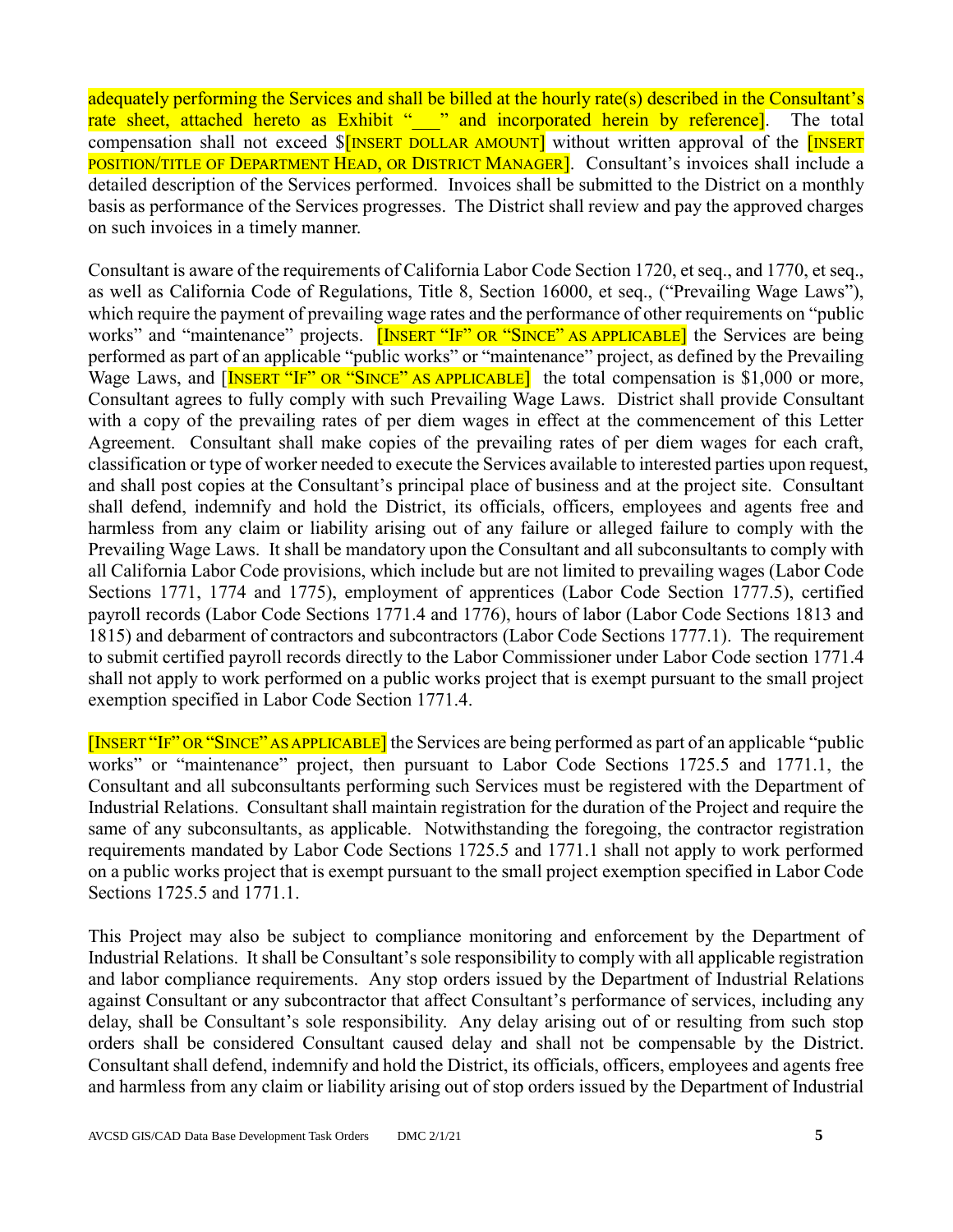Relations against Consultant or any subcontractor.

Consultant shall provide proof of: A. Commercial General Liability Insurance, of at least \$1,000,000 per occurrence/\$2,000,000 aggregate for bodily injury, personal injury and property damage, at least as broad as Insurance Services Office Commercial General Liability most recent Occurrence Form CG 00 01; B. Automobile Liability Insurance for bodily injury and property damage including coverage for owned, non-owned and hired vehicles, of at least \$1,000,000 per occurrence for bodily injury and property damage, at least as broad as most recent Insurance Services Office Form Number CA 00 01 covering automobile liability, Code 1 (any auto); C. Workers' Compensation in compliance with applicable statutory requirements and Employer's Liability Coverage of at least \$1,000,000 per occurrence; and D. Consultants providing professional services shall provide Professional Liability (Errors and Omissions) Insurance of at least \$1,000,000. Insurance carriers shall be licensed to do business in California and maintain an agent for process within the state. Such insurance carrier shall have not less than an "A-:VII" rating according to the latest Best Key Rating unless otherwise approved by the District. The District, its officials, officers, employees, agents and authorized volunteers shall be named as Additional Insureds on Consultant's policies of Commercial General Liability and Automobile Liability insurance and such coverage provided to the District as an Additional Insured shall apply on a primary and non-contributory basis. Waiver of subrogation endorsements in favor of the District shall be provided on Consultant's policies of Commercial General Liability, Automobile Liability and Workers' Compensation/Employer's Liability insurance.

The District may terminate this Letter Agreement at any time with or without cause. If the District finds it necessary to terminate this Letter Agreement without cause before Project completion, Consultant shall be entitled to be paid in full for those Services adequately completed prior to the notification of termination. Consultant may terminate this Letter Agreement only upon 30 calendar days' written notice to the District only in the event of District's failure to perform in accordance with the terms of this Letter Agreement through no fault of Consultant.

To the fullest extent permitted by law, Consultant shall defend (with counsel of District's choosing), indemnify and hold the District, its officials, officers, employees, volunteers, and agents free and harmless from any and all claims, demands, causes of action, costs, expenses, liability, loss, damage or injury of any kind, in law or equity, to property or persons, including wrongful death, in any manner arising out of, pertaining to, or incident to any acts, errors or omissions, or willful misconduct of Consultant, its officials, officers, employees, subcontractors, consultants or agents in connection with the performance of the Consultant's services, the Project or this Letter Agreement, including without limitation the payment of all damages, expert witness fees and attorney's fees and other related costs and expenses. Consultant's obligation to indemnify shall not be restricted to insurance proceeds, if any, received by Consultant, the District, its officials, officers, employees, agents, or volunteers.

If Consultant's obligation to defend, indemnify, and/or hold harmless arises out of Consultant's performance of "design professional" services (as that term is defined under Civil Code section 2782.8), then, and only to the extent required by Civil Code section 2782.8, which is fully incorporated herein, Consultant's indemnification obligation shall be limited to claims that arise out of, pertain to, or relate to the negligence, recklessness, or willful misconduct of the Consultant, and, upon Consultant obtaining a final adjudication by a court of competent jurisdiction, Consultant's liability for such claim, including the cost to defend, shall not exceed the Consultant's proportionate percentage of fault.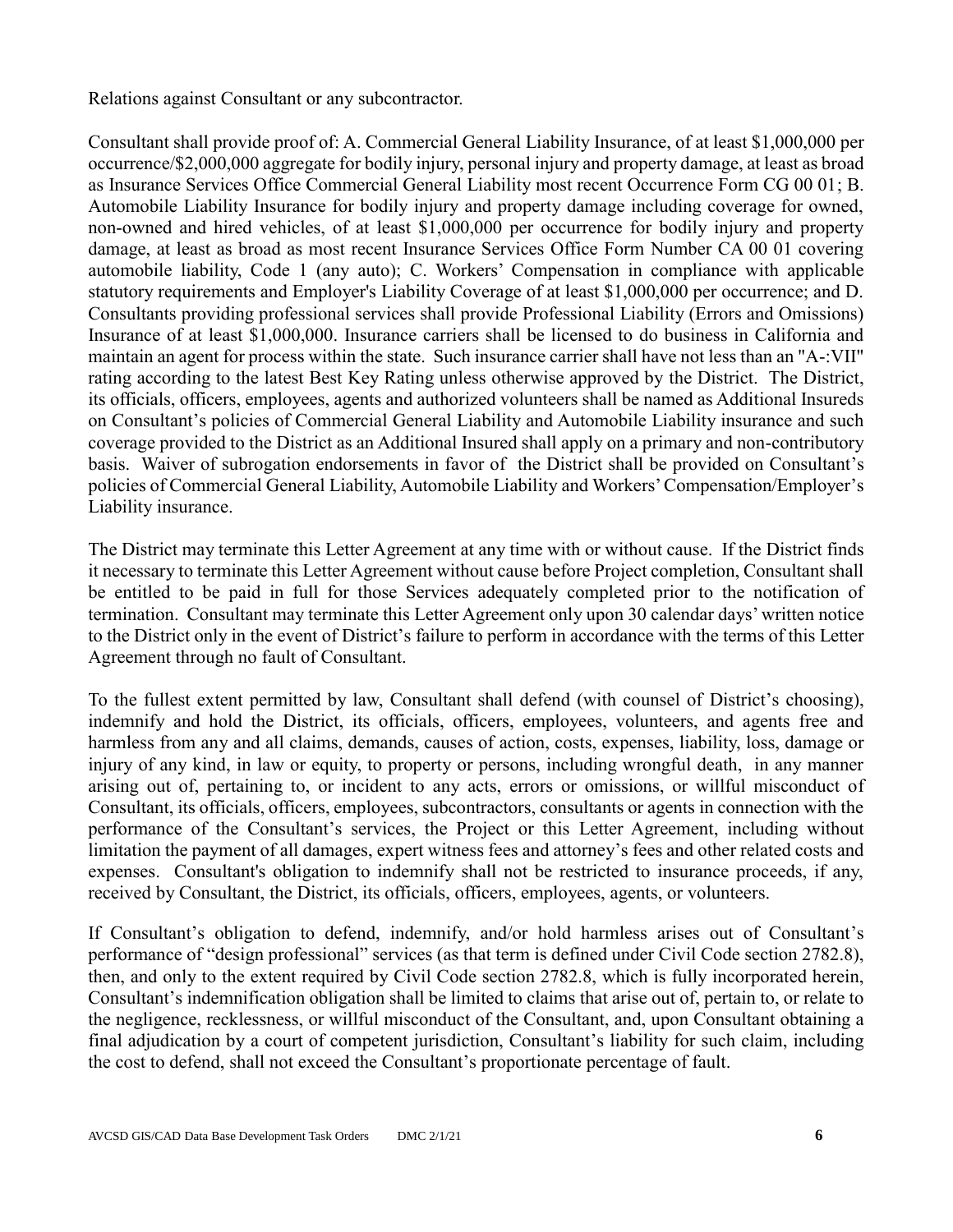Consultant shall keep itself fully informed of and in compliance with all local, state and federal laws, rules and regulations in any manner affecting the performance of the Project or the Services, including all Cal/OSHA requirements; all emissions limits and permitting requirements imposed by the California Air Resources Board (CARB) or other governmental agencies; and all water quality laws, rules and regulations of the Environmental Protection Agency, the State Water Resources Control Board and the District.

By executing this Letter Agreement, Consultant verifies that it fully complies with all requirements and restrictions of state and federal law respecting the employment of undocumented aliens, including, but not limited to, the Immigration Reform and Control Act of 1986, as may be amended from time to time. Consultant shall maintain records of its compliance, including its verification of each employee, and shall make them available to the District or its representatives for inspection and copy at any time during normal business hours. The District shall not be responsible for any costs or expenses related to Consultant's compliance with the requirements. To the same extent and under the same conditions as Consultant, Consultant shall require all of its subcontractors, sub-subcontractors and consultants performing any work relating to the Project or this Letter Agreement to make the same verifications and comply with all requirements and restrictions provided herein. Consultant's failure to comply or any material misrepresentations or omissions relating thereto shall be grounds for terminating this Letter Agreement for cause.

By its signature hereunder, Consultant certifies that it is aware of the provisions of Section 3700 of the California Labor Code which require every employer to be insured against liability for Workers' Compensation or to undertake self-insurance in accordance with the provisions of that Code, and agrees to comply with such provisions before commencing the performance of the Services. Finally, Consultant represents that it is an equal opportunity employer and it shall not discriminate against any subcontractor, employee or applicant for employment in violation of state or federal law. As provided for in the indemnity obligations of this Letter Agreement, Consultant shall indemnify District against any alleged violations of this paragraph, including, but not limited to, any fines or penalties imposed by any governmental agency.

This Letter Agreement shall be interpreted in accordance with the laws of the State of California. If any action is brought to interpret or enforce any term of this Letter Agreement, the action shall be brought in a state or federal court situated in Plumas County, State of California. In addition to any and all contract requirements pertaining to notices of and requests for compensation or payment for extra work, disputed work, claims and/or changed conditions, Consultant must comply with the claim procedures set forth in Government Code sections 900 et seq. prior to filing any lawsuit against the District. Such Government Code claims and any subsequent lawsuit based upon the Government Code claims shall be limited to those matters that remain unresolved after all procedures pertaining to extra work, disputed work, claims, and/or changed conditions have been followed by Consultant. If no such Government Code claim is submitted, or if any prerequisite contractual requirements are not otherwise satisfied as specified herein, Consultant shall be barred from bringing and maintaining a valid lawsuit against the District.

Consultant shall not assign, sublet, or transfer this Letter Agreement or any rights under or interest in this Letter Agreement without the written consent of the District, which may be withheld for any reason. This Letter Agreement may not be modified or altered except in writing signed by both parties. Except to the extent expressly provided for in the termination paragraph, there are no intended third party beneficiaries of any right or obligation of the Parties.